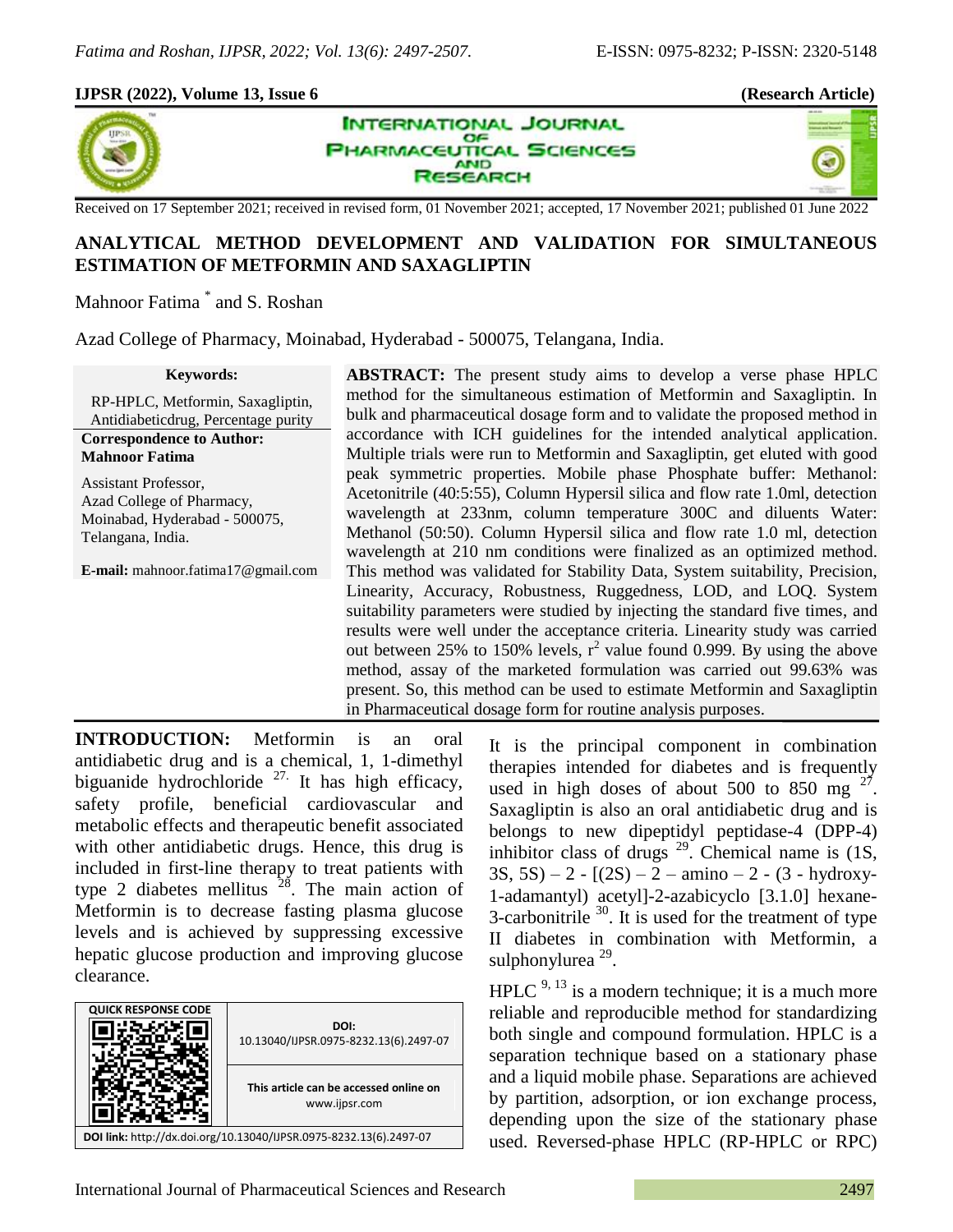has non-polar stationary and aqueous, moderately polar mobile phases. One common stationary phase is silica treated with  $RMe<sub>2</sub>SiCl$ , where R is a straight-chain alkyl group such as  $C_{18}H_{37}$  or  $C_8H_{17}$ . With these stationary phases, retention time is longer for more non-polar molecules, while polar molecules elute more readily. RPC  $19$  operates on the principle of hydrophobic forces, which originate from the high symmetry in the dipolar water structure and play the most important role in all processes in life science. RPC allows the measurement of these interactive forces. The binding of the analyte to the stationary phase is proportional to the contact surface area around the non-polar segment of the analyte molecule upon association with the ligand in the aqueous eluent<sup>1</sup>.

**Literature Review:** R. Pravin Kumar *et al.,* have developed a simple, economical, sensitive RP-HPLC method for the simultaneous estimation of Metformin and saxagliptin in tablets. The method was carried out on C18 column  $(5 \mu m, 25 \text{ cm} \times 4.6 \text{ m})$ mm, i.d) using phosphate buffer (pH 5.0), acetonitrile, and methanol in the ratio 75:15: 10 respectively as a mobile phase at a flow rate of 1.5mL/min. The wavelength for Metformin and saxagliptin at 225 nm was found to be appropriate. The retention time of Metformin and saxagliptin was found to be 5.65 and 6.20 min, respectively. The developed method is rapid and sensitive, which can be used to estimate a combination of Metformin and saxagliptin in pharmaceutical dosage forms.

N. V. M. S. Bhagavanji *et al.,* developed an isocratic, reversed phase-liquid-chromatographic method was developed for the quantitative determination of Metformin and Saxagliptin in combined-dosage form. A thermo hypersil BDS C8  $(250*4.6*5\mu)$  column with mobile phase containing water pH 3.0 adjusted with orthophosphoric acid: methanol was used in the (70: 30, v/v) ratio. The flow rate was 1.0 mL/min, the column temperature was 30°C, and effluents were monitored at 241 nm. The retention times of Metformin and Saxagliptin were 4.7min and 6.8 min, respectively. The correlation coefficient for Metformin and Saxagliptin was found to be 1 and 0.999, respectively. The proposed method was validated concerning linearity, accuracy, precision, specificity, and robustness. Recovery of Metformin

and Saxagliptin in formulations was found to be in the range of 98-103% and 99-103%, respectively confirming the non-interferences of the excipients in the formulation due to its simplicity, rapidness and high precision. The method was successfully applied to the estimation of Metformin and Saxagliptin in the combined dosage form.

**Objective:** In the present study, the combination of Metformin and Saxagliptin was selected. The extensive literature survey revealed that there are very few methods reported for the simultaneous estimation of these drugs in other combinations. Hence an attempt was made to develop a specific, precise, accurate, linear, simple, rapid, validated, and cost-effective HPLC method for the simultaneous estimation of Metformin and Saxagliptin in combined dosage forms.

**MATERIALS AND METHODS:** A simple reverse phase HPLC method was developed to determine Metformin <sup>22</sup> and Saxagliptin present in pharmaceutical dosage forms of 500 mg and 5mg. Column  $9$  used Hypersil Silica (250 x 4.6 mm, packed with 5μm) in an isocratic mode with mobile phase Buffer: Acetonitrile (55:45) was used. The flow rate was 1.0ml/ min, and effluent was monitored at 210.

# **Instrument:**

**HPLC System:** Water alliance 2695 separation modules with PDA detector  $22$  connected to empower software.

**Method Development:** Based on drug solubility <sup>11</sup> and Pka Value following conditions has been used to develop the method for simultaneous estimation of Metformin and Saxagliptin<sup>16</sup>

# **Optimized Method:**

**Buffer:** Accurately weighed 1.36gm of potassium dihydrogen phosphate in 1000ml of Volumetric flask (0.01M) add about 900ml of milli-Q water and sonicate to dissolve then makeup to 1000ml add 0.5ml of Triethylamine.PH 6.2 with dil Orthophosphoric acid solution.

**Mobile Phase: Buffer and methanol:** water (40:5:55). **Chromatographic Conditions:**

Flow rate: 1 ml/min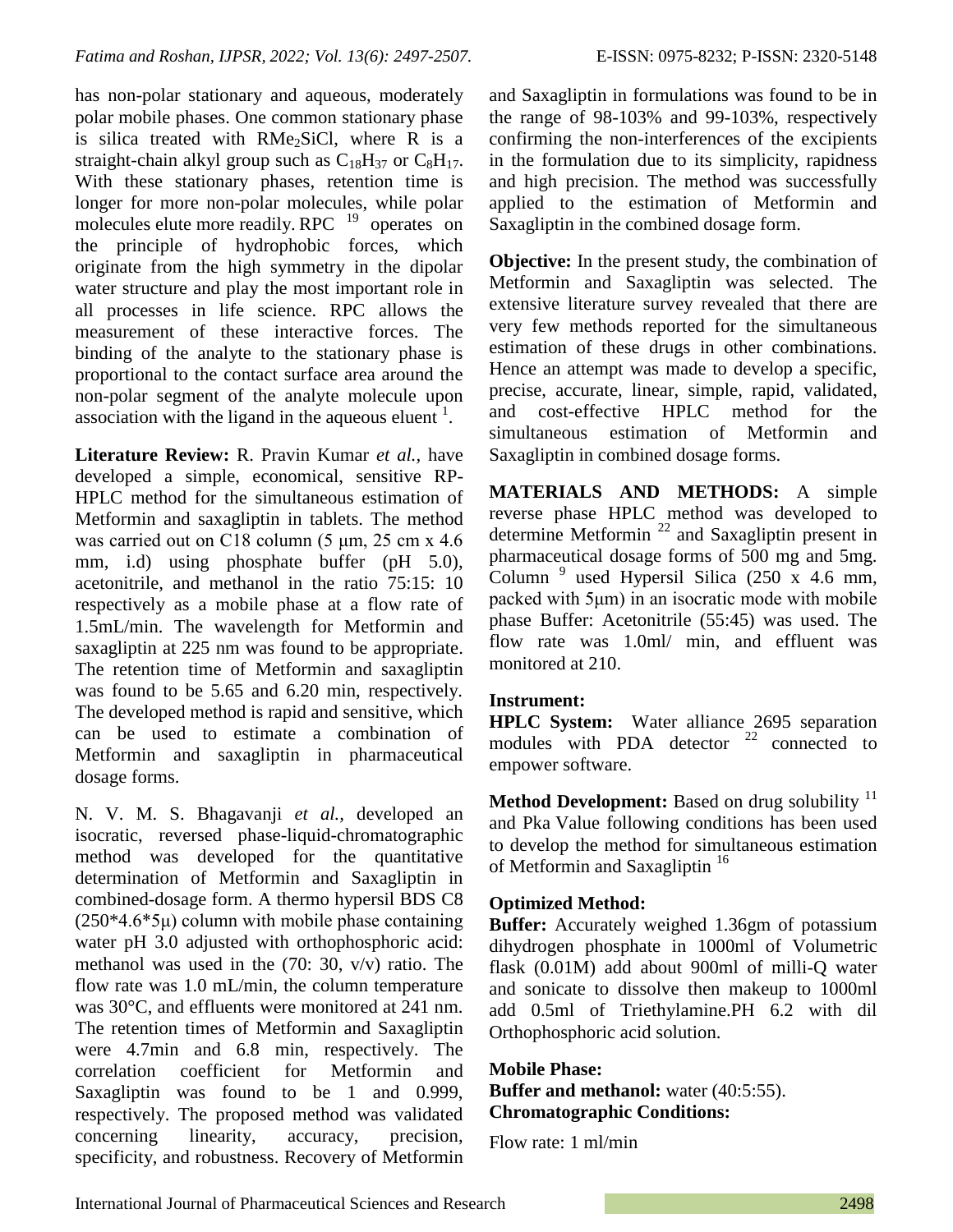Column: Hypersil Silica,  $250 \times 4.6$  mm,  $5\mu$ .

Detector wave length: 210nm

Column temperature: 30°C

Injection volume:  $10 \mu L$ 

Run time: 10 min

Diluent: Water: Methanol (50:50)

**Standard Preparation:** Accurately Weighed and transferred 50 mg of Metformin and 10mg of Saxagliptin working Standards into a 10 ml clean dry volumetric flask, add 7ml of diluent, sonicated for 5 min and makeup to the final volume with diluents.

**Sample Preparation:** 5 tablets were weighed, and calculate the average weight of each tablet was; then the weight equivalent to 20 tablets was transferred into a 250 mL volumetric flask, 150mL of diluent added and sonicated for 25 min; further, the volume was made up with diluent and filtered. From the filtered solution, 1ml was pipetted out into a 10 ml volumetric flask and made upto 10ml with diluents  $13$ .



**FIG. 1: CHROMATOGRAM ASSAY**

**Assay Method:** Assay of the marketed formulation was carried out by injecting sample corresponding to equivalent weight into HPLC system  $15-25$ . And percent purity was found out by following formulae. Calculate the percentage purity of Metformin and Saxagliptin present in tablet using the formula: Spl area Std. Dil. Fac Avg. Wt of Tab Potency of Std

$$
Assay = --- X --- X --- X
$$

Std area Spl. Dil. Fac L.C, Spl area – Sample Peak area, Std area – Standard Peak area, Std. Dil. Fac, Spl. Dil. Fac, Avg. Wt. of Tab, L.C, Potency of Std.

**Selection of Solvent:** Metformin and Saxagliptin are marketed as combined dosage formulations. different solvents are used for the solubility of drugs, it was found that both the drugs are freely soluble in acetonitrile <sup>15</sup>.

**Selection of Mobile Phase:** The proposed method for estimation Metformin and Saxagliptin required adequate resolution of the two drug peaks in the chromatogram illustrated in **Fig. 1**. Several solvent systems were tried to obtain good optimum resolution.

**Selection of Wavelength for Detection:** Standard solutions of Metformin and Saxagliptin were scanned in the wavelength range of 200nm-400nm using Buffer, Methanol taken in the ratio 55:45 v/v as mobile phase.

**Preparation of Buffer:** Accurately weighed 1.36gm of Potassium dihydrogen orthophosphate was transferred into a 1000mlof Volumetric flask, about 900ml of milli-Q water was added and sonicate <sup>9</sup> to degassed and finally make up the volume with water. Finally, pH is adjusted to 6.2 with a dilute orthophosphoric acid solution.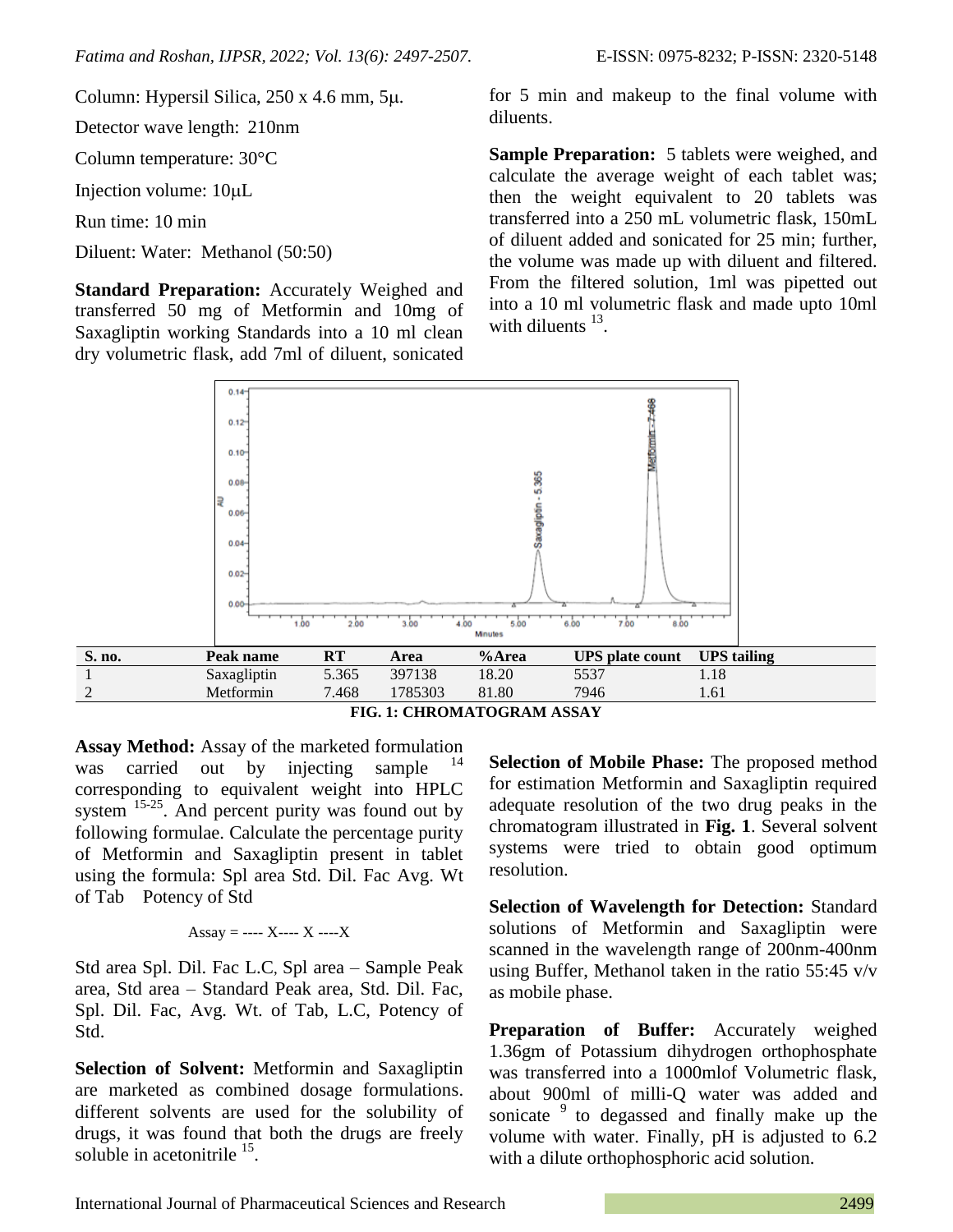**Mobile Phase:** Buffer Methanol were taken in the ratio 55:45v/v. Peaks of Metformin and Saxagliptin were well resolved with the solvent system of Buffer and Methanol in the ratio of 55:45 v/v.

# **Determination of Retention Time:**

**Standard Stock Solution of Metformin** Accurately 50 mg of Metformin was weighed into a clean and dry 10 ml volumetric flask, dissolved with sufficient volume of diluent and sonicate for 5min. The volume made up to 10ml with diluent  $(5000\mu g/ml)$ .

**Standard Stock Solution of Saxagliptin:**  Accurately 10 mg of Saxagliptin was weighed into a clean and dry 10 ml volumetric flask, dissolved with sufficient volume of diluent and sonicate for 5min. The volume made up to 100ml with diluent  $(1000\mu\text{g/ml})$ .

**Procedure:** 2 ml of standard stock solution of Metformin (5000µg/ml) and 0.1ml of standard stock solution of saxgliptin (1000 µg/ml) are transferred in to a 10 ml volumetric flask and the volume made with diluent. The resulting solution was sonicated for 10 min and injected. The retention time, peak area and peak resolution were observed and the chromatogram is presented in **Fig. 1.**

#### **TABLE 1: ASSAY METHOD DEVELOPMENT**

| <b>Flow rate</b>     | 1 <sub>m</sub>                                 |
|----------------------|------------------------------------------------|
| Column               | Hypersil Silica, $250 \times 4.6$ mm, $5\mu$ . |
| Detector wave length | 210nm                                          |
| Column temperature   | $30^{\circ}$ C                                 |
| Injection volume     | $10\mu L$                                      |
| Run time             | $10 \text{ min}$                               |
| Diluent              | Water: Methanol (50:50)                        |
| Mobile phase         | Buffer: Methanol (55:45)                       |

# **TABLE 2: RESULTS OF PRECISION**

**Validation of HPLC Method Developed for Simultaneous Determination of Metformin and Saxagliptinin Bulk and Tablet Dosage Form:** The HPLC method developed was validated by performing the various method validation parameters like LOD, LOQ, linearity and range, precision, specificity, accuracy, robustness <sup>17,</sup> and system suitability parameters given in **Table 2, 3, 4, 5, 10, 11, 12.**

**Precision Determination:** The precision of the analytical method is determined by assaying a sufficient number of samples, and the relative standard deviation is calculated.

# **Method:**

**Preparation of Standard Stock Solution:** Accurately weigh 50 mg of Metformin and 10mg of Saxagliptin and transferred into 10 ml volumetric flask and dissolved and volume was made up with diluents.

To 1 ml of the above solution is diluted to 10 ml with diluent to obtain the concentration of 1000 μg/ml of Metformin and 10μg/ml of Saxagliptin. Like six solutions were prepared individually and injected Six times into the HPLC and recorded the chromatograms.

**Method Precision:** Six Sample solutions were prepared individually from Metformin and Saxagliptin stock solution, as per methodology, and injected each solution into HPLC as given in **Table 2.**

**Acceptance Criteria:** % RSD Should not be more than 2.0%.

| Sample no.     | Sample (MET) | $%$ Assay | Sample (SAX) | $%$ Assay |
|----------------|--------------|-----------|--------------|-----------|
|                | 394019       | 99.46     | 1789461      | 99.82     |
|                | 392734       | 99.14     | 1785736      | 99.77     |
| 3              | 391339       | 98.79     | 1782127      | 99.67     |
| $\overline{4}$ | 397992       | 100.47    | 1785378      | 100.52    |
|                | 392832       | 99.16     | 1783720      | 100.01    |
| 6              | 393064       | 99.22     | 1785882      | 99.89     |
| AVG            | 393663       | 99.37     | 1785384      | 99.95     |
| S.D            | 2288.2       | 0.57762   | 2464.5       | 0.30426   |
| % RSD          | 0.581        | 0.58      | 0.138        | 0.30      |

#### **TABLE 3: SYSTEM PRECISSION**

| <b>System Precission</b> | <b>Metformin Areas</b> | <b>Saxagliptin Areas</b> |
|--------------------------|------------------------|--------------------------|
|                          | 393864                 | 1789461                  |
|                          | 398285                 | 1785736                  |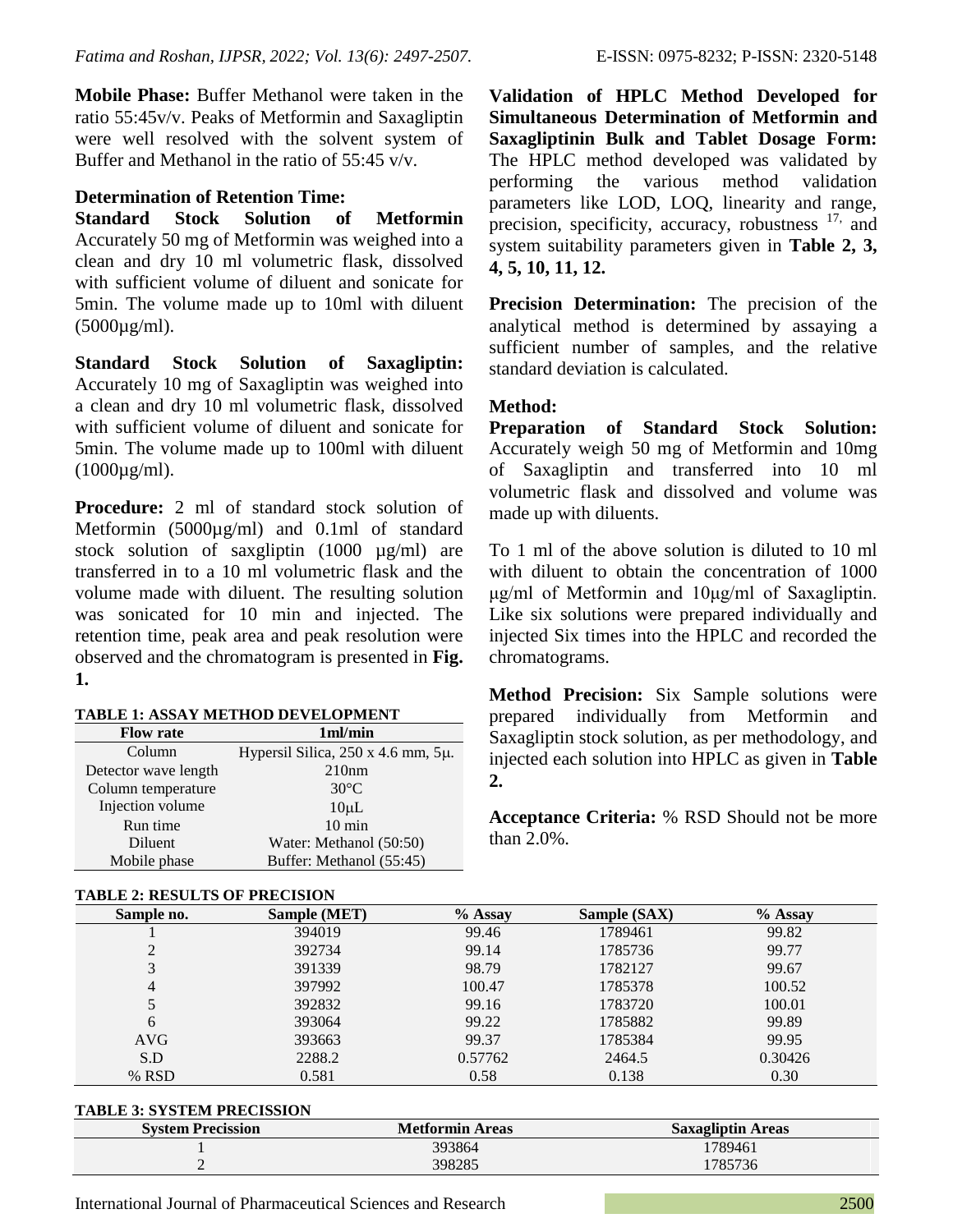*Fatima and Roshan, IJPSR, 2022; Vol. 13(6): 2497-2507.* E-ISSN: 0975-8232; P-ISSN: 2320-5148

| ◡          | 397478 | 1782127 |
|------------|--------|---------|
| 4          | 399012 | 1785378 |
|            | 389781 | 1783720 |
| b          | 396097 | 1785882 |
| <b>AVG</b> | 395753 | 1785384 |
| <b>SD</b>  | 3445.7 | 2464.58 |
| %RSD       | 0.9    | 0.14    |
|            |        |         |

**System Suitability:** This parameter ensures that the analytical system is working properly and can give accurate and precise results. Solutions of Metformin and Saxagliptin were injected, and the parameter like theoretical plates per column and parameter of column was calculated from the following chromatogram given in **Fig. 4.**

**TABLE 4: SYSTEM SUITABILITY PARAMETERS**

| <b>Parameters</b>     | <b>Metformin</b> | Saxagliptin | Acceptance  |
|-----------------------|------------------|-------------|-------------|
|                       |                  |             | criteria    |
| Theoretical           | 7715             | 5623        | More than   |
| plates                |                  |             | 2000        |
| Tailing factor        | 1.23             | 1.65        | Less than 2 |
| <b>Retention time</b> | 5.1              | 7.6         | More than 2 |

**Report:** The system suitability parameters were determined for Metformin and Saxagliptin and were found to be within the acceptance criteria given in **Table 4.**

**Specificity:** This parameter was performed to assess and ensure that the impurities, degraded products and diluents do not affect the samples analyzed.

Metformin and Saxagliptin were injected into the system and chromatograms were recorded and presented below in **Fig. 2.**



**FIG. 2: CHROMATOGRAM OF DILUENTS**



**FIG. 3: CHROMATOGRAM OF PLACEBO**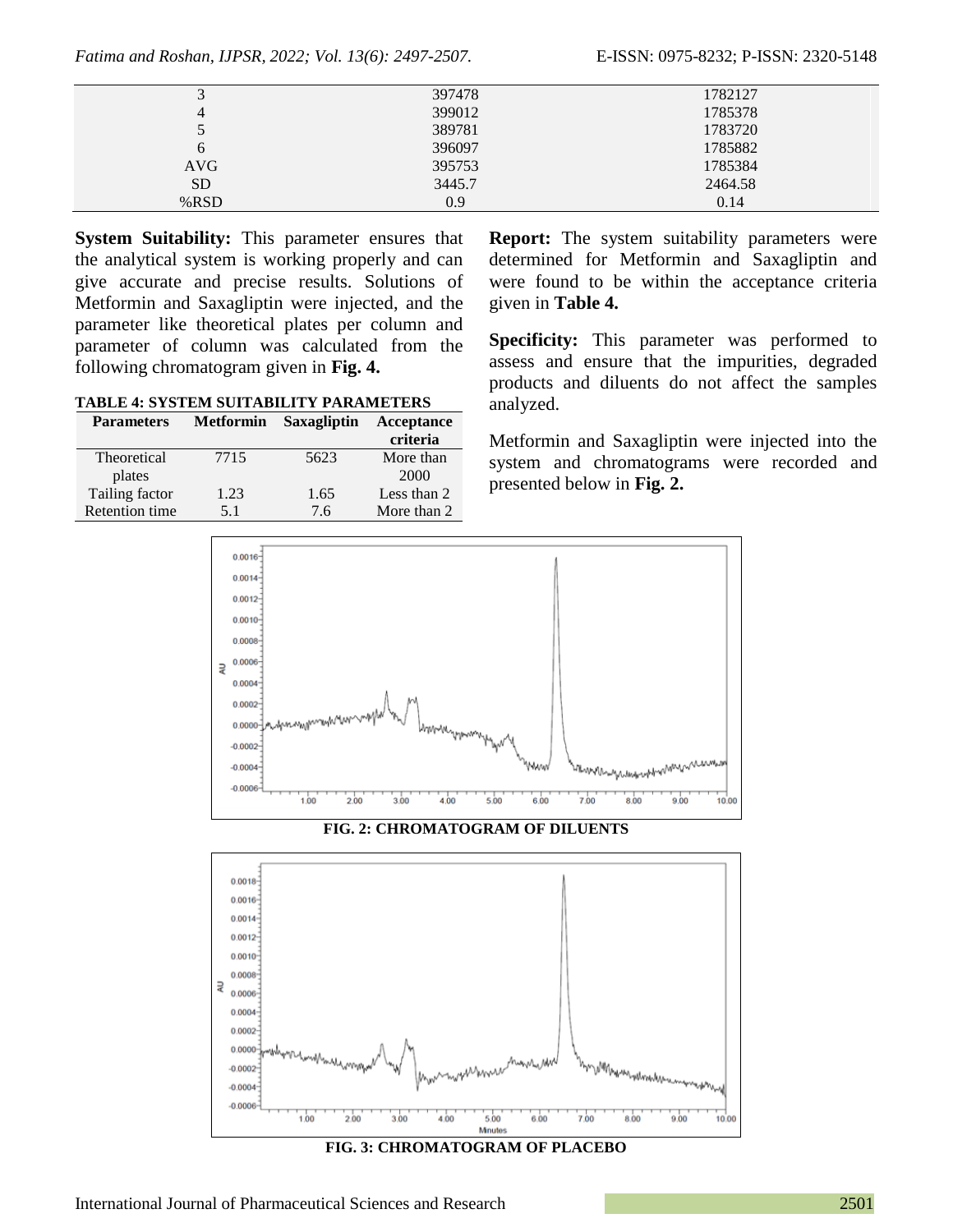

**FIG. 4: CHROMATOGRAM OF METFORMIN AND SAXAGLIPTIN STANDARD**

**Report:** The chromatograms of standards Metformin and Saxagliptin. Samples were fully resolved, and there is no interference from diluents, excipients, and impurities with the peaks of Metformin and Saxagliptin as shown in **Fig. 4.**

**Limit of Detection:** This parameter was performed by the developed HPLC method for the determination of Metformin and Saxagliptinand the chromatograms obtained are presented below.

**TABLE 5: LOD REPORT OF METFORMIN AND SAXAGLIPTIN**

| Drug        | Limit of Detection $(\mu g/ml)$ |
|-------------|---------------------------------|
| Metformin   | $0.48\mu g/ml$                  |
| Saxagliptin | $0.21 \mu g/ml$                 |

**Report:** LOD for Metformin and Saxagliptin were found to be 0.48μg/ml and 0.21μg/ml, respectively, as shown in **Table 5.**

**Limit of Quantification:** LOQ parameter was performed to know the lowest amount of analyte in the sample, which can be determined and quantified with precision and accuracy.

**TABLE 6: LOD REPORT OF METFORMIN AND SAXAGLIPTIN**

| Drug        | Limit of Quantification $(\mu g/ml)$ |
|-------------|--------------------------------------|
| Metformin   | $1.45\mu g/ml$                       |
| Saxagliptin | $0.65\mu g/ml$                       |

**Report:** The limit of quantification of Metformin and Saxagliptin were found to be 1.45μg/ml and 0.65μg/ml, respectively, as shown in **Table 6.**

**Linearity:** The linearity parameter was performed to ensure that the test results are directly proportional to the concentration of the analyte sample. For the linearity, 100% of each of the working standard solutions of Metformin and Saxagliptin were injected into the HPLC system.

The peak area and concentration were plotted to get a standard calibration curve. The correlation coefficient and regression coefficient were calculated. The results obtained are tabulated in **Table 7.**

# **Preparation of Linearity Solutions:**

**Preparation of 25% Solution (250ppm & 2.5ppm):** from stock solution, 0.025 ml was taken in 10 ml volumetric flask, and volume was made up with diluents.

**Preparation of 50% Solution (500ppm & 5ppm):** from solution, 0.50 ml was taken in 10 ml volumetric flask, and volume were made up with diluent.

**Preparation of 75% Solution (750ppm & 7.5ppm):** from solution 0.75 ml was taken in 10 ml volumetric flask, and volume was made up with diluent.

**Preparation of 100% Solution (1000ppm & 10ppm):** from solution 1.0 ml was taken in 10 ml volumetric flask, and volume was made up with diluent.

**Preparation of 125% Solution (1250ppm & 12.5ppm):** from solution 0.125 ml was taken in 10 ml volumetric flask, and volume was made up with diluent.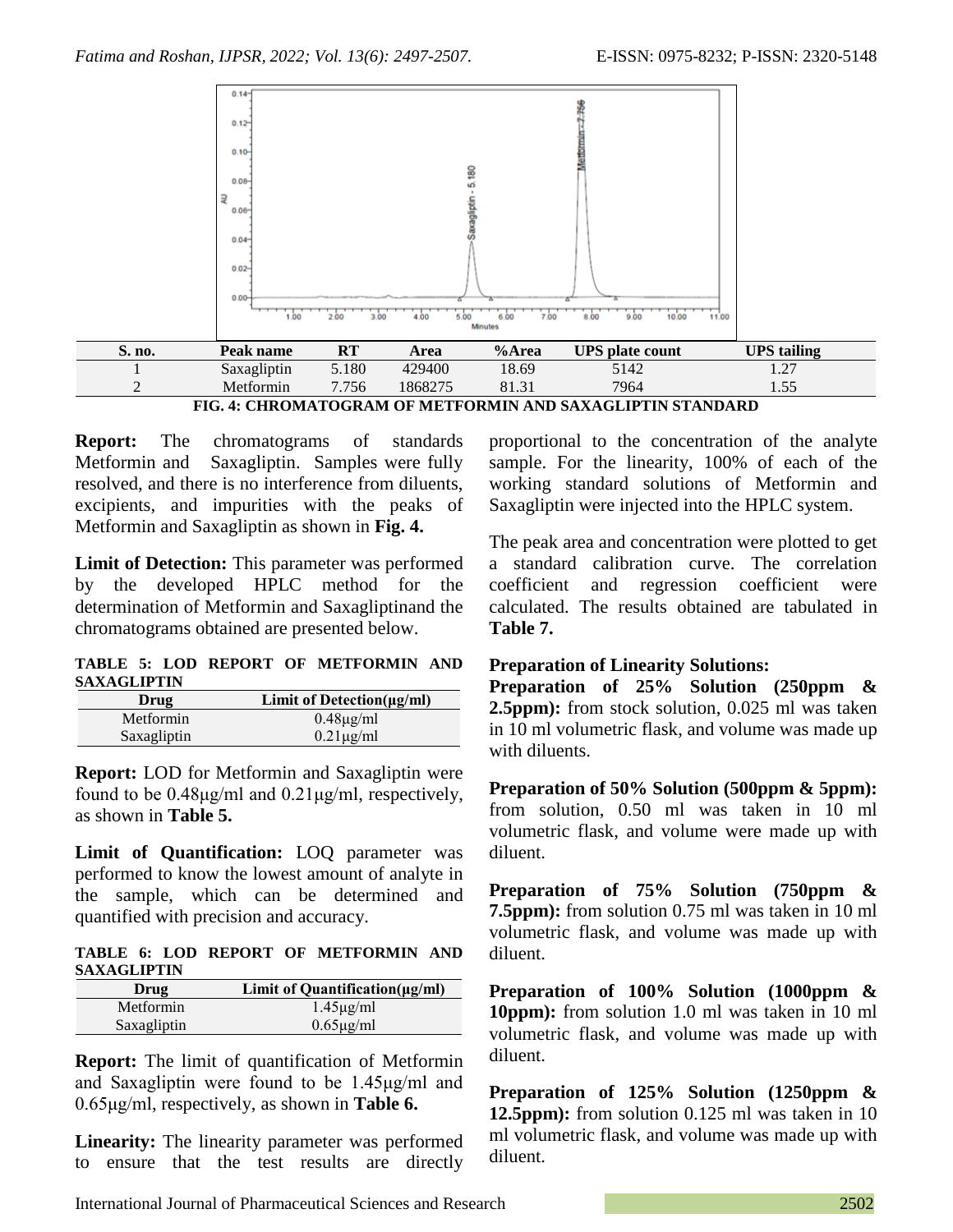**Preparation of 150% Solution (1500ppm & 15ppm):** from solution, 0.15 ml was taken in 10 ml volumetric flask, and volume was made up with diluent.

| S. no. | <b>Pipetted from</b> | <b>Volume of flask</b> | <b>Concentration in</b> | <b>Concentration in</b> | <b>%Linearity</b> |
|--------|----------------------|------------------------|-------------------------|-------------------------|-------------------|
|        | stock $(mL)$         | (mL)                   | ppm(Met)                | ppm (Saxa)              | <b>Level</b>      |
|        | 0.025                |                        | 250                     |                         |                   |
|        | 0.5                  | 10                     | 500                     |                         | 50                |
|        | 0.75                 | 10                     | 750                     | 7.5                     | 75                |
|        |                      | 10                     | 1000                    | 10                      | 100               |
|        | 1.25                 | 10                     | 1250                    | 12.5                    | 125               |
| O.     | C. I                 |                        | 1500                    | 15                      | 150               |

### **TABLE 7: LINEARITY SAMPLE**

| <b>TABLE 8: LINEARITY OF METFORMIN</b> |                            |         | <b>TABLE 9: LINEARITY OF SAXAGLIPTIN</b> |                            |        |
|----------------------------------------|----------------------------|---------|------------------------------------------|----------------------------|--------|
| S. no.                                 | Concentration $(\mu g/ml)$ | Area    | Sl. no.                                  | Concentration $(\mu g/ml)$ | Area   |
|                                        | 250                        | 527715  |                                          |                            | 116944 |
|                                        | 500                        | 993507  |                                          |                            | 223826 |
|                                        | 750                        | 1481077 |                                          | 7.5                        | 322138 |
|                                        | 1000                       | 1960220 | 4                                        | 10                         | 433036 |
|                                        | 1250                       | 2463740 |                                          | 12.5                       | 548500 |
|                                        | 1500                       | 2962524 | $\sigma$ .                               |                            | 656144 |



**FIG. 5: LINEARITY CURVE FOR METFORMIN FIG. 6: LINEARITY CURVE FOR SAXAGLIPTIN** 



| 1 ululluvu b            |                                  | $\frac{1}{2}$       |  |
|-------------------------|----------------------------------|---------------------|--|
|                         | <b>Metformin</b>                 | Saxagliptin         |  |
| Linearity range         | $250 - 1500 \,\mathrm{\mu g/ml}$ | $2.5 - 15 \mu g/ml$ |  |
| Slope                   | 1960                             | 43439               |  |
| Intercept               | 13433                            | 2860                |  |
| Correlation coefficient | 0.999                            | 0.999               |  |

The proposed method is found to be linear at a concentration of  $250-1500 \mu g/ml$  for Metformin and 2.5-15g/ml for Saxagliptin in **Fig. 5** and **6** and **Table 8, 9**.

The correlation coefficient and % curve fitting for Metformin and Saxagliptin were found to be 0.999, 99.9%, and 0.999, 99.9%, respectively, given in **Table 10,** which is well within the acceptance criteria limits.

**Accuracy:** This parameter is performed to determine the closeness of test results with that of the true value, which is expressed as % recovery as shown in **Fig. 7, 8, 9**. The difference between the theoretical added amount and the practically achieved amount is called the accuracy of the analytical method. Accuracy was determined at three different levels 50%, 100% and 150% of the target concentration in triplicate, as shown in **Table 11, 12.**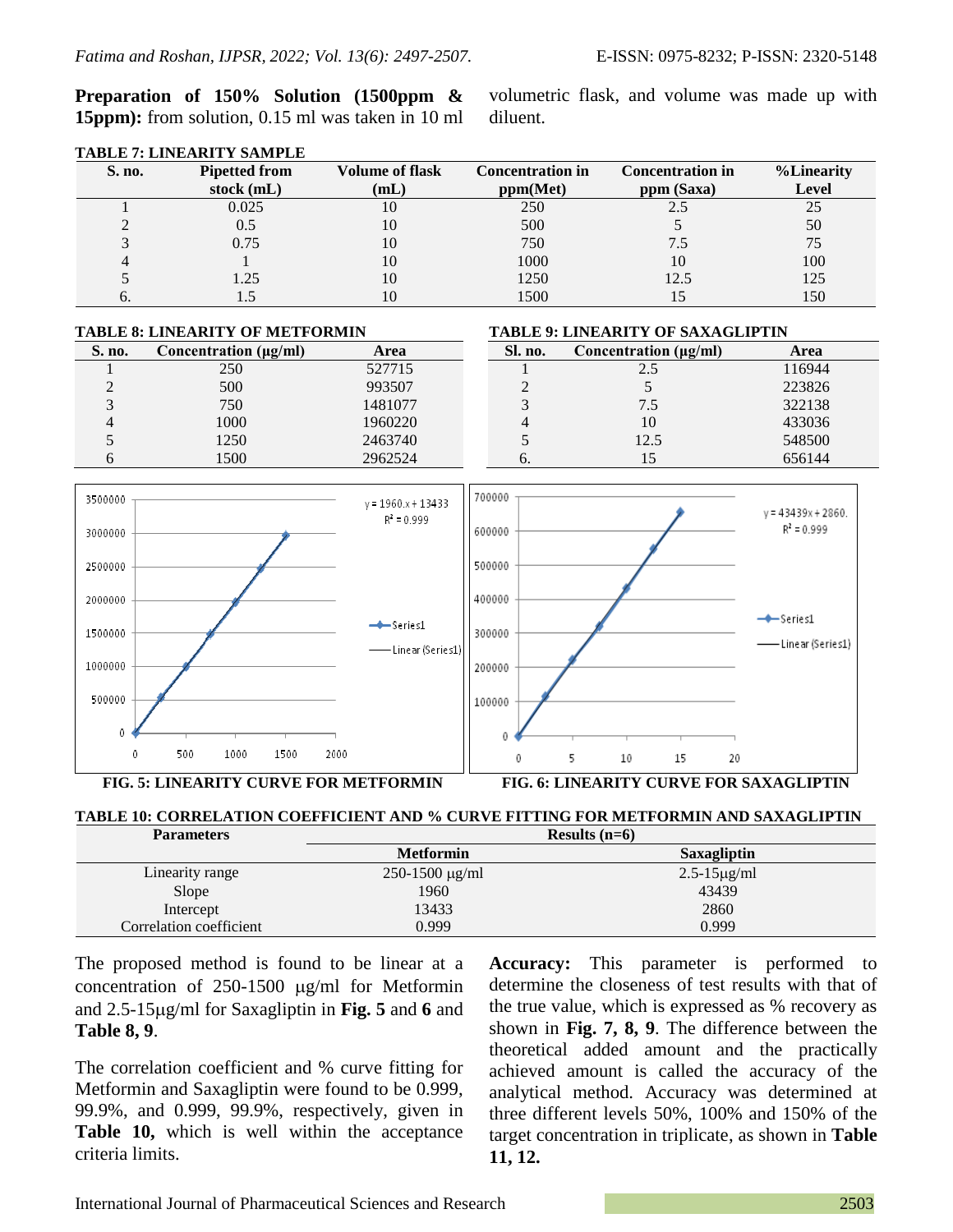#### **TABLE 11: RESULTS OF RECOVERY STUDIES FOR METFORMIN**

| Level % | N <sub>0</sub>      | Recovery $(\% )$ | <b>Mean Recovery</b> $(\% )$ | <b>SD</b> | RSD(%) |
|---------|---------------------|------------------|------------------------------|-----------|--------|
| 50%     |                     | 100.49           | 100.44                       | 0.0862    | 0.09   |
|         | ∍<br>$\overline{ }$ | 100.34           |                              |           |        |
|         | 3                   | 100.50           |                              |           |        |
| 100%    |                     | 99.99            | 99.97                        | 0.0396    | 0.04   |
|         | ↑                   | 99.93            |                              |           |        |
|         | 3                   | 100.00           |                              |           |        |
| 150%    |                     | 99.13            | 99.41                        | 0.2432    | 0.24   |
|         | 2                   | 99.54            |                              |           |        |
|         | 3                   | 99.56            |                              |           |        |

#### **TABLE 12: RESULTS OF RECOVERY STUDIES FOR SAXAGLIPTIN**

| Level % | N <sub>0</sub> | Recovery $(\% )$ | <b>Mean Recovery</b> $(\% )$ | SD     | RSD(%) |
|---------|----------------|------------------|------------------------------|--------|--------|
| 50%     |                | 100.28           | 100.27                       | 0.1207 | 0.12   |
|         | $\overline{2}$ | 100.14           |                              |        |        |
|         | 3              | 100.38           |                              |        |        |
| 100%    | T.             | 101.73           | 101.57                       | 0.1886 | 0.19   |
|         | $\overline{2}$ | 101.63           |                              |        |        |
|         | 3              |                  |                              |        |        |
|         |                | 101.36           |                              |        |        |
| 150%    |                | 100.64           | 100.58                       | 0.1480 | 0.15   |
|         | $\overline{2}$ | 100.41           |                              |        |        |
|         | 3              | 100.69           |                              |        |        |



**FIG. 7: CHROMATOGRAM FOR RECOVERY STUDIES-50% LEVEL 1, 2, 3.**

#### **PEAK NAME: SAXAGLIPTIN**

| S. no.                   | Peak name   | DТ<br>n i | Area   | <b>UPS</b> plate count | <b>UPS</b> tailing |
|--------------------------|-------------|-----------|--------|------------------------|--------------------|
|                          | Saxagliptin | 5.177     | 198637 | 5653                   | ر ے .              |
| $\overline{\phantom{0}}$ | Saxagliptin | 7.181     | 198352 | 5807                   | 1.20               |
|                          | Saxagliptin | 5.187     | 198827 | 5864                   | ാറ<br>.            |

#### **PEAK NAME: METFORMIN**

| S. no. | Peak name | <b>RT</b> | Area   | <b>UPS</b> plate count | <b>UPS</b> tailing |
|--------|-----------|-----------|--------|------------------------|--------------------|
|        | Metformin | 7.688     | 989820 | 5653                   | 52<br>1.JZ         |
| ∸      | Metformin | 7.695     | 989558 | 5807                   | ⊥ ل د ا            |
|        | Metformin | 7.704     | 898957 | 5864                   | ـد ب               |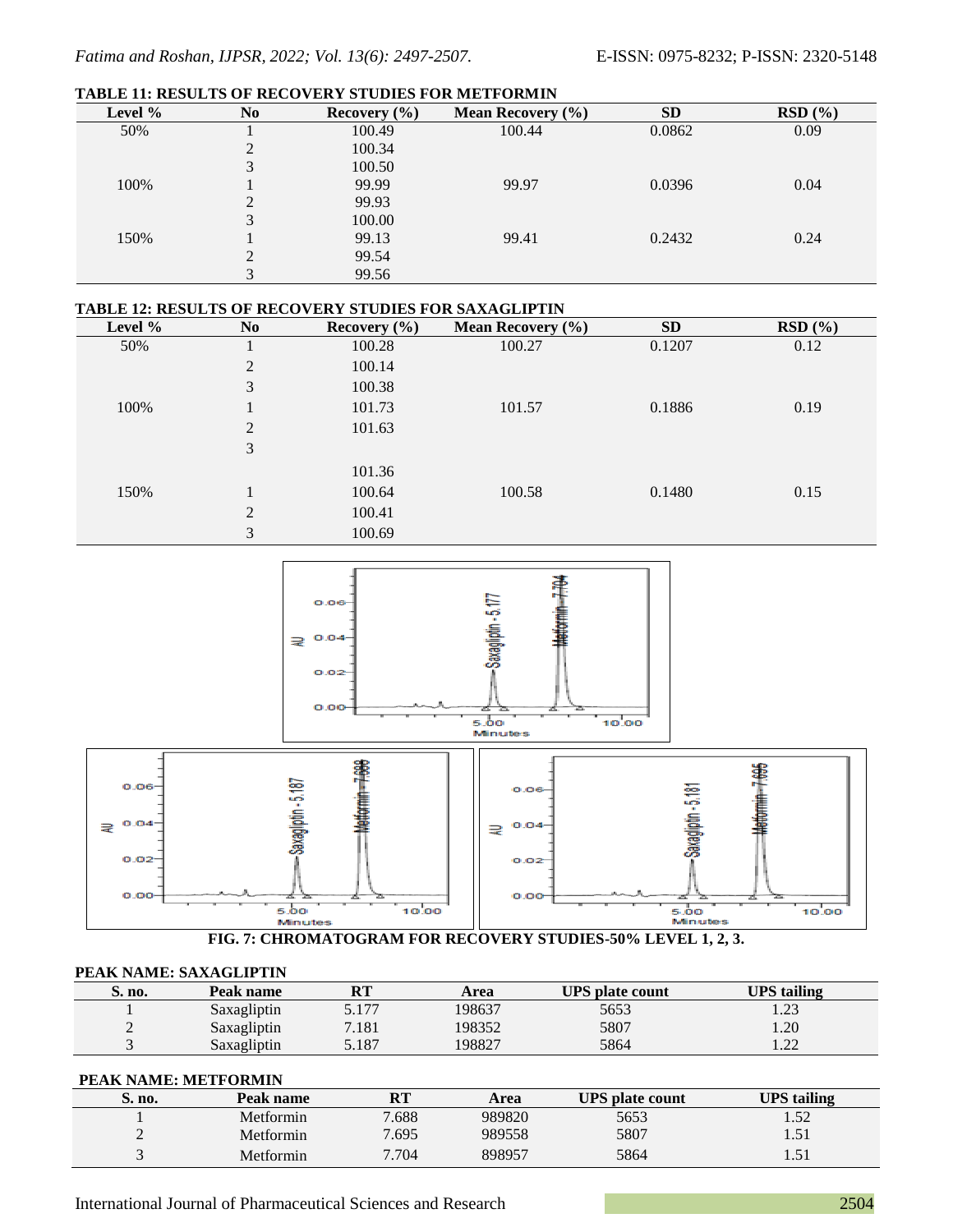

|  | PEAK NAME: SAXAGLIPTIN |
|--|------------------------|
|--|------------------------|

| S. no. | Peak name   | RT    | Area   | <b>UPS</b> plate count | <b>UPS</b> tailing |
|--------|-------------|-------|--------|------------------------|--------------------|
|        | Saxagliptin | 5.119 | 588837 | 5873                   | $\bigcap$<br>ر ے . |
| ∸      | Saxagliptin | 5.152 | 589100 | 5940                   | つく<br>ر ے .        |
|        | Saxagliptin | 5.154 | 589323 | 5948                   | $\bigcap$<br>ر ے . |

#### **PEAK NAME: METFORMIN**

| S. no. | Peak name | RT    | Area    | <b>UPS</b> plate count | UPS tailing |
|--------|-----------|-------|---------|------------------------|-------------|
|        | Metformin | 7.682 | 3060185 | 7577                   | .64         |
| ∼      | Metformin | 7.690 | 3071217 | 7598                   | .64         |
|        | Metformin | 7.697 | 3071745 | 7537                   | .63         |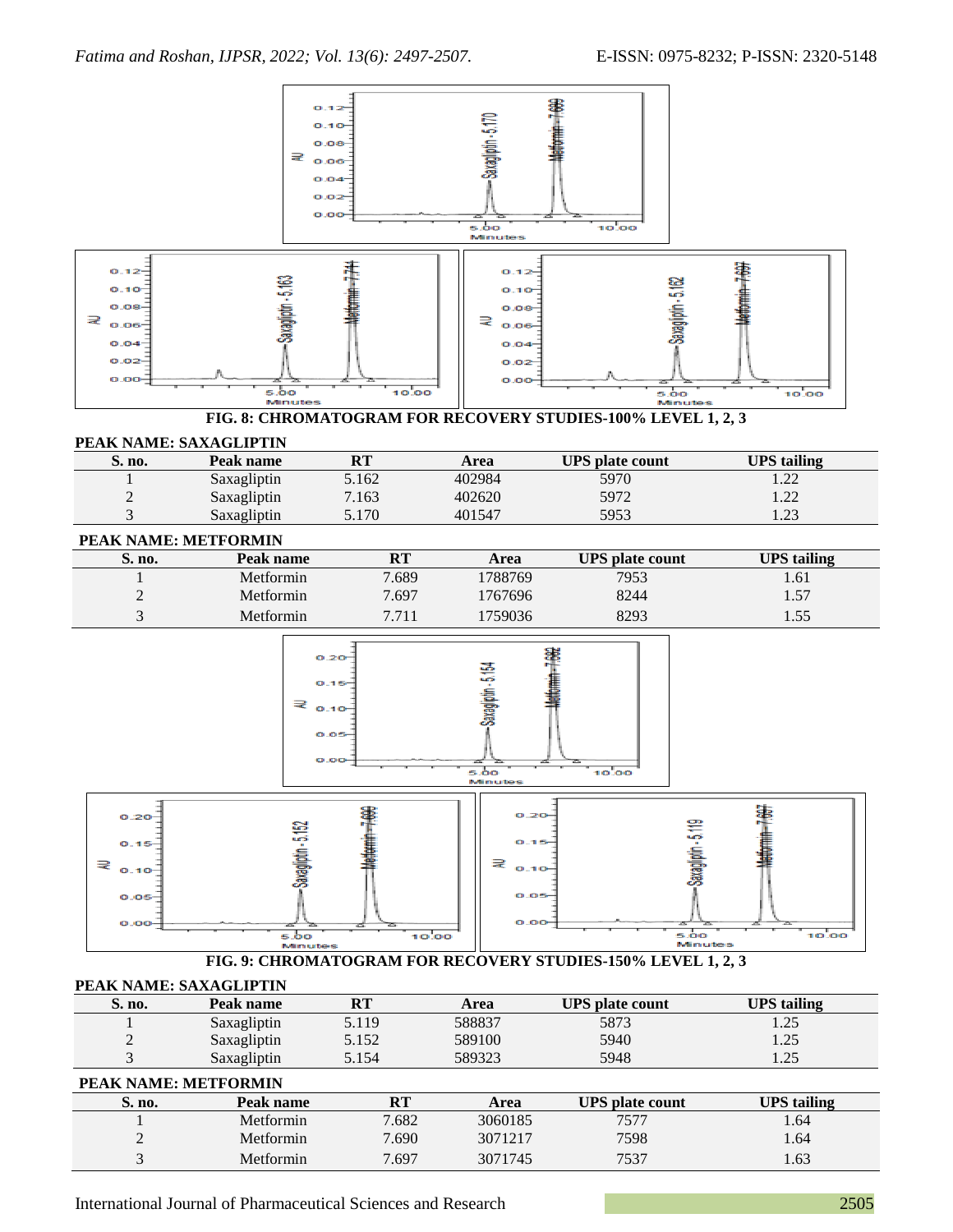**Report:** The mean percentage recovery for Metformin and Saxagliptin was found to be between 98.95-102.3% given in **Fig. 7**, 98.94- 102.66 % given in **Fig. 8** and 98.98-101.66 % in **Fig. 9** respectively, which are well within the limit and hence the method was found to be accurate.

**CONCLUSION:** System suitability parameters were studied by injecting the standard five times, and results were well under the acceptance criteria. Linearity study was carried out between 25% to 150% levels,  $r^2$  value found 0. 999. By using the above method, assay of the marketed formulation was carried out 99.63% was present. So, this method can be used for the estimation of Metformin and Saxagliptin in Pharmaceutical dosage form for routine analysis purposes.

**ACKNOWLEDGMENT:** The authors are thankful to Central Library, Azad College of Pharmacy, for providing literature.

**CONFLICTS OF INTEREST:** The authors declare that they have no conflicts of interest concerning this article.

**Authors' Contributions:** Mahnoor Fatima conceived of and wrote the manuscript. Roshan S. edited the paper. Both authors read and approved the final manuscript.

# **REFERENCES:**

- 1. Ewing GW: Instrumental Methods of Chemical Analysis. McGraw Hill Publishing M Company INS 2nd Ed 1960: 3.
- 2. Lurie SI, Wittwer D and John JR: HPLC in Forensic Chemistry. Marcel Dekker Incoporated 1983.
- 3. Skoog DA, West DM and Holler FJ: Fundamentals of Analytical Chemistry. Saunders College Publishing New York 6th Ed 713.
- 4. Jeffery GH, Bassett J, Medham J and Denney RC: Vogel's Textbook of Quantitative Chemical Analysis. English Language Book Society/ Longman 5th Ed 1989; 668.
- 5. International Conference on Harmonization, Validation of Analytical Procedures. Methodology Federal Register 1996; 1-8.
- 6. International Conference on Harmonization, Draft Guideline on Validation of Analytical Procedures, Definitions and Terminology, Federal Register 1995; (26): 11260.
- 7. United State Pharmacopoeia, Vol. I & II, Asian edition, UnitedPharmacopeial Convention, Inc., Rockville 2000; 2149.
- 8. United State Pharmacopoeia, Vol. I & II, Asian edition, UnitedPharmacopeial Convention, Inc., Rockville 2000; 1923.
- 9. Chatwal GR and Anand SK: In instrumental method of chemical analysis. 5th Edn 2005; 2: 107.
- 10. Sharma BK: In instrumental method of chemical analysis. 15th Edn 1996; 453.
- 11. Beckett AH and Stenlake JB: In practical pharmaceutical chemistry. 4th Edn 2002; 2: 85.
- 12. Willard M, HH, Dean, JR and JA: In; instrumental method of analysis. 6th Edn 1986; 504.
- 13. Ravi Shankar S: In; text book of pharmaceutical analysis. 3rd Edn 1999; 13-1.
- 14. Remington the science and practice of pharmacy. 20th Edition 2000; 1: 587.
- 15. Mashru R and Koshti N: Development and validation of UV-Spectrophotometric and RP-HPLC method for simultaneous estimation of Metformin and Doxycycline in bulk and synthetic mixture. Journal of Drug Delivery and Therapeutics 2021; 11(4): 26-35.
- 16. Sivagami B, Purushotham A, Sikdar P, Chandrasekar R and Niranjan MB: A Validated Method for the Simultaneous Estimation of Linagliptin and Metformin in Tablet Dosage Forms by RP-HPLC. Research J Pharm and Tech 2020; 13(3): 1266-1270. doi: 10.5958/0974- 360X.2020.00233.4
- 17. Bagadane SB and Jadhav PB: Development and validation of RP-HPLC method for simultaneous estimation of metformin hydrochloride and glipizide in bulk and pharmaceutical dosage form. JDDT 2019 [cited 30Oct.2021];9(3-s):146-55. Available from: http://jddtonline.info/index.php/jddt/article/view/2813
- 18. El-Bagary RI: Liquid Chromatographic Determination of Linagliptin in Bulk, in Plasma and in its Pharmaceutical Preparation. International Journal of Biomedical Science 2012; 8(3): 209.
- 19. Balamurugan K, Mishra Kirtimaya & Swaminathan Suresh: Simultaneous estimation of linagliptin and metformin hcl in human plasma by RP-HPLC method. International Research Journal of Pharmacy 2019; 10: 167- 170.
- 20. Elsheikh R, Shassan W, Youssef E, Yhamdi A, Ahmedbadahdah N and Esaalzuhiri MAA: elfetouh gouda. "Development and validation of rapid stability-indicating high-performance liquid chromatography method for the determination of linagliptin and empagliflozin in pure and dosage forms. Asian Journal of Pharmaceutical and Clinical Research 2020; 13(4): 172-7. doi:10.22159/ajpcr. 2020.v13i4.36939.
- 21. Ramakrishna, Badikela & Mondal and Sumanta: A review of analytical methods for determination of type- ii antidiabetic drugs in pharmaceuticals and biological matrices. Asian Journal of Pharmaceutical and Clinical Research 2021; 69-76. 10.22159/ajpcr. 2021.v14i1.40049.
- 22. Khoja SS and Patel LJ: "Development and Validation of New RP-HPLC Method for the Estimation of Antidiabetic Drugs Metformin Hydrochloride and Gemigliptin in Combined Pharmaceutical Dosage Form. Journal of Pharmaceutical Research International 2021; 33(30): 149- 160. doi: 10.9734/jpri/2021/v33i30B31649.
- 23. Gaikwad AV and PreetiKhulbe: A Comprehensive Review on various HPLC based Analytical techniques used for the Estimation of SGLT2 inhibitors type of Antidiabetic drugs in various dosage forms. Research J Pharm and Tech 2020; 13(9): 4484-4490. doi: 10.5958/0974-360X.2020.00791.
- 24. Dhaneshwaret SR: Validated HPTLC Method for Simultaneous Estimation of Metformin Hydrochloride, Atorvastatin and Glimepiride in Bulk Drug and Formulation. J Anal Bioanal Tech 1: 109. doi:10.4172/2155-9872.1000109.
- 25. Majithia RH, AkrutiKhodadiya and Patel VB: Spectrophotometric method development and validation